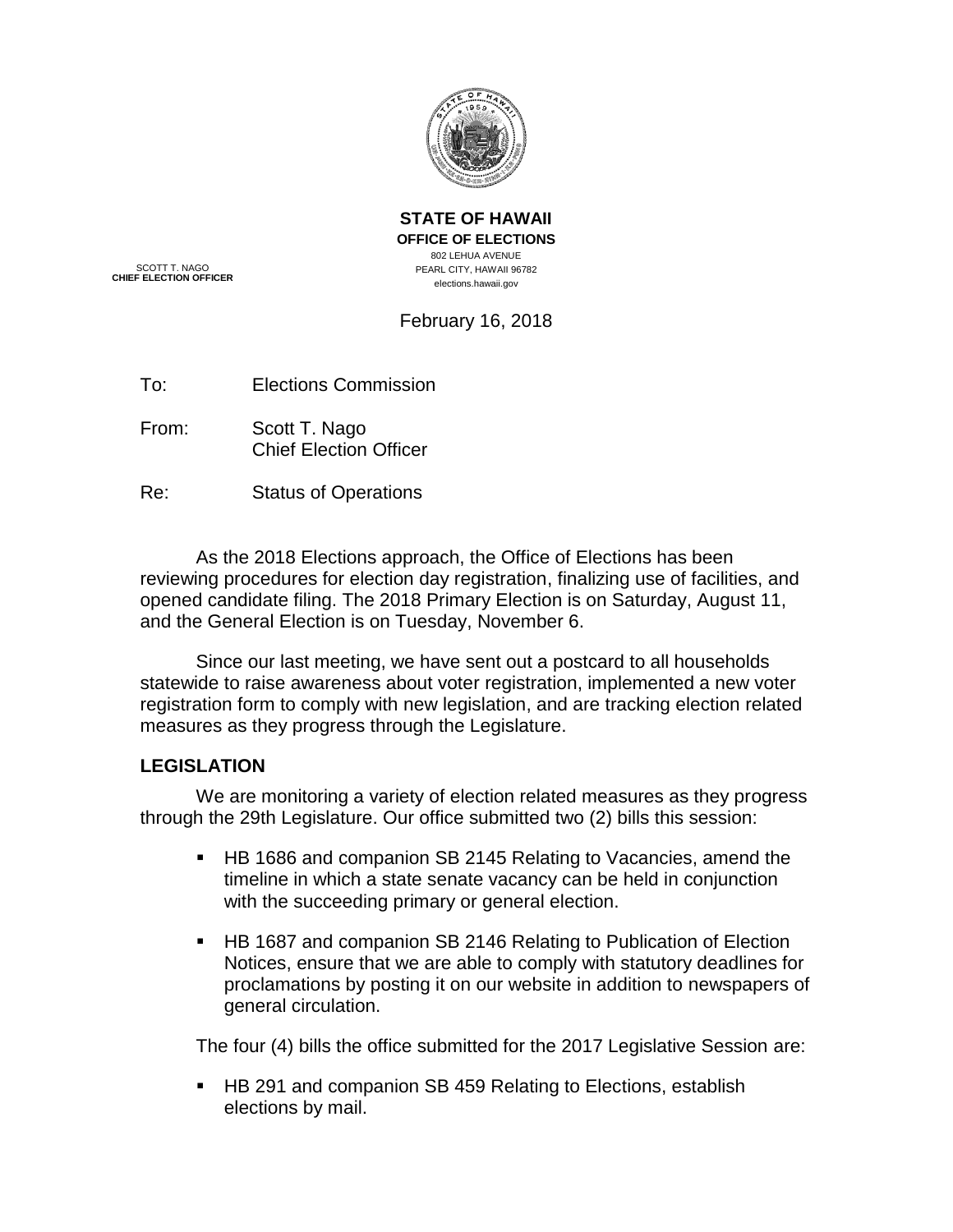- HB 292 and companion SB 460 Relating to Voter Registration, implement automatic voter registration.
- HB 293 and companion SB 461 Relating to Class C Felonies, amend the penalties associated with election day registration to be consistent with voter fraud and class C felonies.
- HB 294 and companion SB 462 Relating to Election Documents, remove the requirement to provide the last four-digits of the Social Security Number when signing a nomination paper as it is no longer required when registering to vote.

The first lateral deadline is February 16. As such, all bills must be filed with their final committee to progress through the session. The next benchmark is March 2 when all bills must be prepared for final reading on the floor of the originating Chamber in preparation to crossover to the opposite Chamber on March 8.

Versions of each of our proposed bills are still alive. House Bills 291, 292, 293, 294, and 1686 must have a public hearing prior to the March 2 benchmark. House Bill 1687 is being prepared for final reading in the House and should crossover to the Senate. Similarly, Senate Bills 461, 462, 2145, and 2146 have each crossed over to the House.

## **TOTALVOTE**

We continue to work with the Counties to refine the statewide voter registration system. As is usually the case, we are experiencing growing pains and learning curves associated with the new system. The Counties are the primary end users responsible for entering voter registrations and absentee requests. The State is responsible for maintaining and securing the system. We work with the Office of Enterprise Technology Services and the Department of Homeland Security to patch vulnerabilities and apply best security practices.

As part of TotalVote, we are developing an accessible ballot that voters may mark using their computer for the 2018 Primary Election. This will service uniformed and overseas citizen absentee voters and voters who have not received their absentee ballot within five days of the election pursuant to HRS §15-5(b). These voters will be provided access to an HTML based ballot, which they would mark online, print, sign, and return to their Clerk's Office. The Clerk's Office will verify the voter's signature matches the signature that they have on file. If it matches, the printed HTML ballot will be transferred to the counting center to be duplicated onto a ballot and counted by the vote counting system. This process will also ensure the timely release of election results.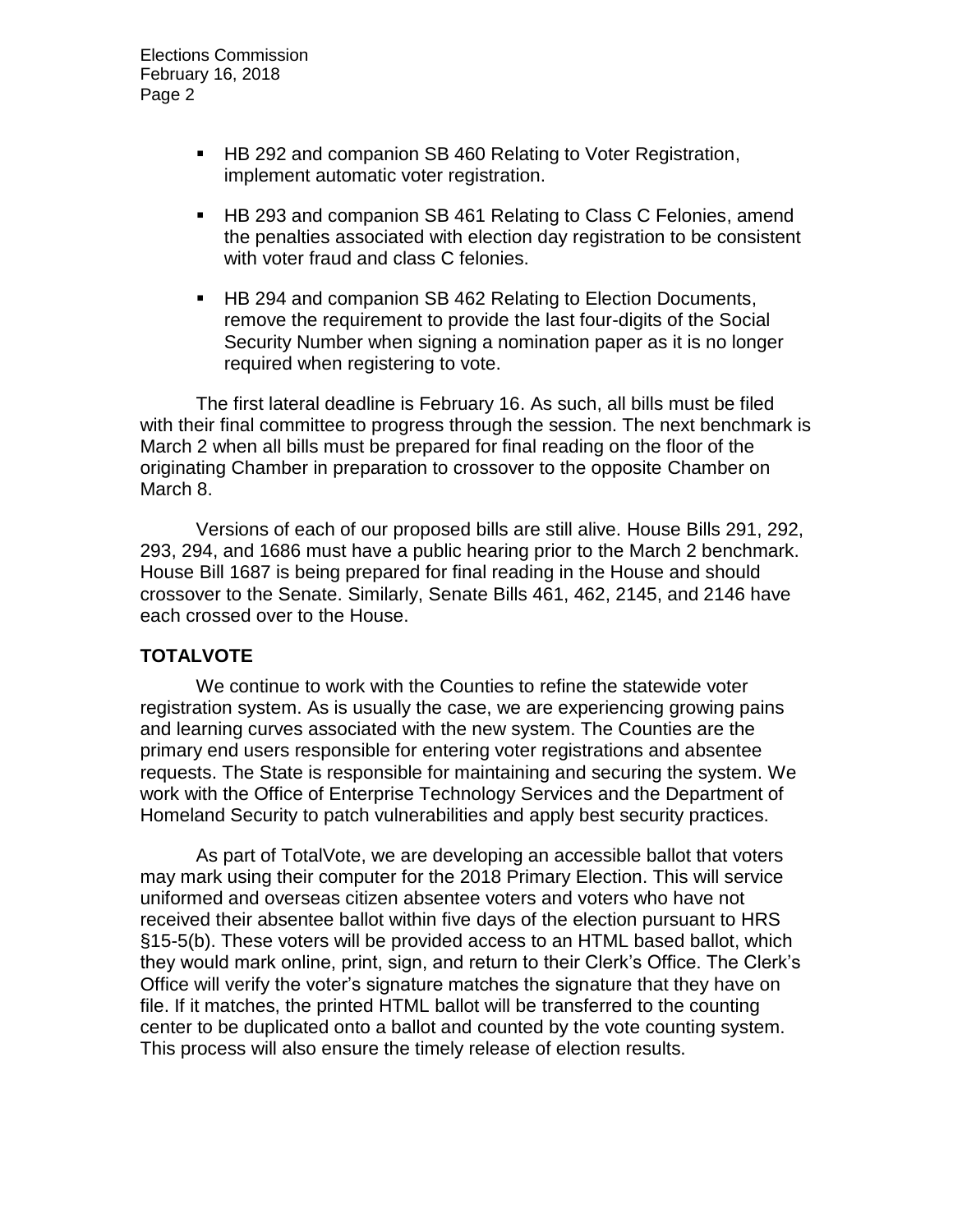### **VOTER REGISTRATION POSTCARD**

In September 2017, we mailed a postcard to all households statewide to raise awareness about voter registration to coincide with National Voter Registration Day. The postcard (see page [8\)](#page-7-0) encouraged citizens to register or update their registration using the online voter registration system. Online voter registration transactions increased approximately ten times over the previous month. This also helps to maintain the integrity of the voter registration rolls by reminding voters that they must update their registration when they move or change their name.

|      | New | <b>Update</b> | Total |
|------|-----|---------------|-------|
| Jan. | 45  | 117           | 162   |
| Feb. | 42  | 84            | 126   |
| Mar. | 51  | 120           | 171   |
| Apr. | 65  | 120           | 185   |
| May  | 85  | 125           | 210   |
| Jun. | 69  | 120           | 189   |
| Jul. | 53  | 111           | 164   |
| Aug. | 66  | 124           | 190   |
| Sep. | 274 | 1,657         | 1,931 |
| Oct. | 169 | 986           | 1,155 |
| Nov. | 113 | 378           | 491   |
| Dec. | 106 | 228           | 334   |
|      |     |               |       |



## **VOTER REGISTRATION FORM**

We developed a new Voter Registration and Permanent Absentee application and Absentee application to comply with Act 167, SLH 2016 which became effective on January 1, 2018. This removes the requirement for applicants to provide their full nine-digit Social Security Number when registering to vote or requesting an absentee mail ballot. This ensures privacy and security for applicants.

Applicants must now provide their Hawaii Driver License or State Identification number. If the applicant does not have either type of identification, they may provide the last four digits of their Social Security Number. If the applicant does not have a Social Security Number, they may provide proof of identification such as a current utility bill, bank statement, government check, paycheck, or other document that shows the applicant's name and address pursuant to the Help America Vote Act of 2002 (HAVA). We have replaced the new forms on our website, as well as deployed the new forms to state libraries, post offices, satellite city halls, and state agencies.

Because of the implementation of this Act and to ensure compliance with HAVA and the National Voter Registration Act of 1993 (NVRA), we entered into a Memorandum of Agreement with the Department of Transportation to electronically transfer driver license and state identification applications for voter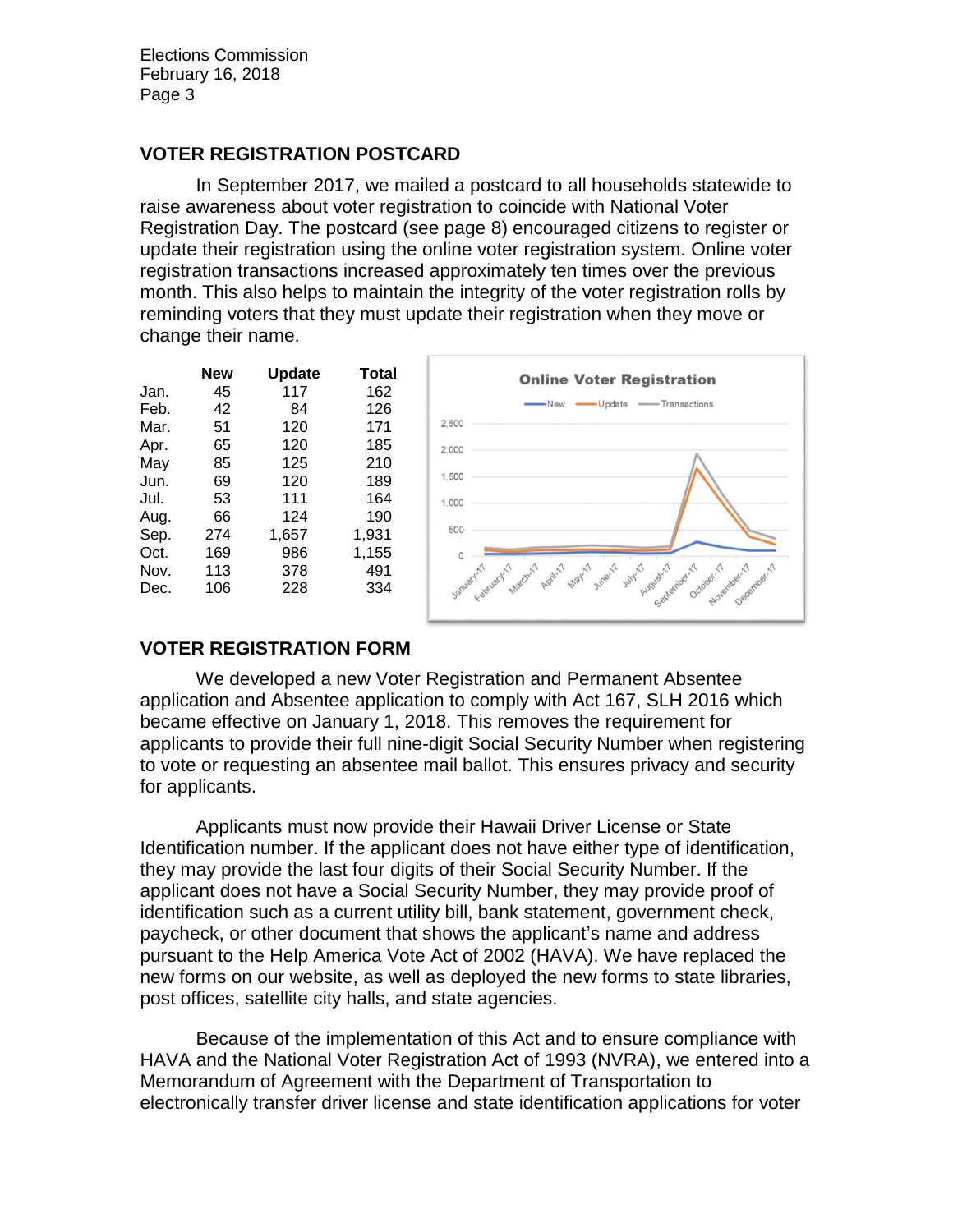registration purposes. We also worked with the Department of Transportation to update the driver license and state identification application to include language to ensure applicants can use the form to update their voter registration record.

As a result, these changes secure voters' personal identifiable information, efficiently service voters, and maintain the integrity of the voter rolls. We also believe these systems lay the foundation for implementing automatic voter registration, if and when such legislation passes.

#### **SAME DAY REGISTRATION**

The 2018 Elections will be the first time citizens will be allowed to register and vote at their polling place on election day. The Legislature passed Act 166, SLH 2014 allowing voters to register and vote at an absentee walk site starting in 2016 and on election day starting in 2018. Same day registration was implemented at the absentee walk locations for the 2016 Elections and over 3,000 voters took advantage of this opportunity.

We believe same day registration removes the final barrier to registering and voting. In the past, an applicant would have to appear in front of a registrar to register to vote, until 1990 when the statute was amended to allow registration by self-subscribing affidavit. Now, with same day registration, any qualified applicant will be able to participate in the electoral process regardless of when they submit their application. While the 30-day voter registration deadline still exists for our internal administration of elections, we are able to service all interested citizens for the election. The voter registration deadline is July 12 for the Primary Election and October 9 for the General Election.

The Counties have designated Election Day Officials at the polling places to serve as registration clerks, and we have worked with them to develop the procedures. For every applicant, Election Day Officials will confirm the applicant's identity and call the control center to verify they are at the correct polling place. Additionally, if there is an issue or question regarding the application, the call will be escalated to County Staff to address. Our training will focus on these new procedures.

### **CANDIDATES AND BALLOTS**

Candidate filing opened on February 1, 2018. Each candidate must file a nomination paper signed by a requisite number of registered voters who are eligible to vote for the candidate. The process demonstrates the candidate has at least a modicum of support of voters in their district. There are 104 seats up for election this year. The deadline to file a nomination paper is June 5 at 4:30 p.m.

Additionally, candidates may be a member of a qualified political party or nonpartisan. The deadline to form a political party is February 22 at 4:30 p.m. On February 6, the Constitution Party filed their petition to qualify as a political party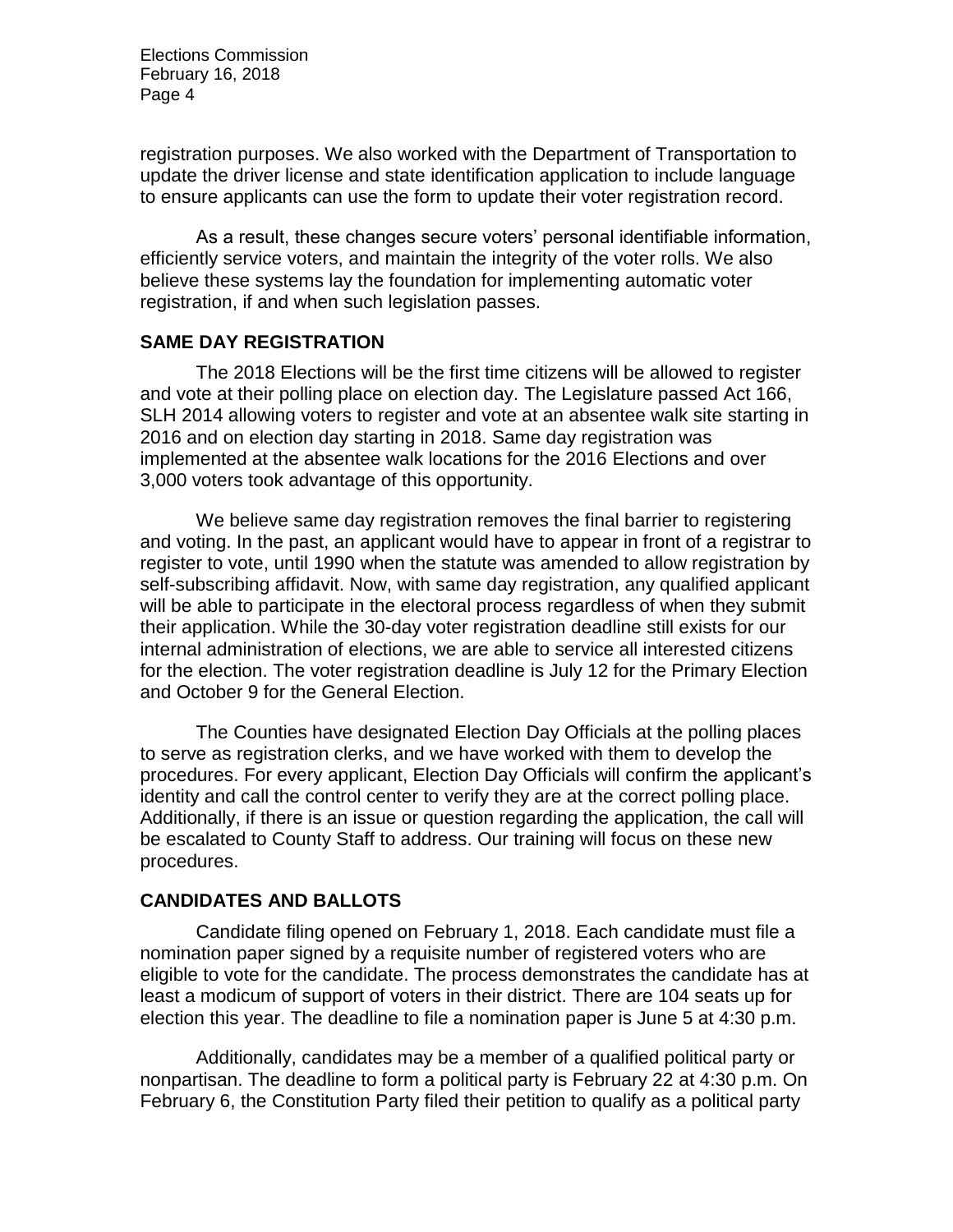and barring any objections to their petition, they will be eligible to field candidates beginning March 8. As such, there are tentatively five qualified political parties which will appear on the 2018 Election ballot.

Upon the close of candidate filing, we will work with the vote counting system vendor to proof and print the Primary Election ballot. Candidates running for federal and state contests excluding the Office of Hawaiian Affairs are nominated to the General Election through a single party primary. The single party primary is a nomination process where voters must indicate their political preference and only vote for those candidates. All voters may vote for Office of Hawaiian Affairs and County candidates which are special nonpartisan contests.

We will begin printing the Primary Election ballot in mid-June to meet the 45-day deadline for mailing ballots to uniformed and overseas citizen absentee voters pursuant to federal law. Ballots continue to be printed, quality-checked, secured, and transported over the month preceding the election. We contract individuals to serve as ballot packers who are responsible for maintaining the inventory and security of unissued ballots. This process is repeated for the General Election.

For the General Election, preparations begin immediately following the Primary Election to determine the winners and ballot questions. The deadline to submit ballot questions for placement on the General Election ballot is August 23. Also, the question to hold a constitutional convention will appear on the 2018 General Election Ballot. The question is "Shall there be a convention to propose a revision of or amendment to the Constitution?" The law requires this question be posed to voters every 10 years. The 2008 General Election was the last time it appeared on the ballot.

### **ELECTION DAY OFFICIALS**

We are recruiting 4,000 volunteers to serve as Election Day Officials at the 235 polling places, 4 control centers, 4 counting centers, and approximately 100 delivery/collection routes. We contact individuals and non-profit organizations who worked in previous elections. We are also reaching out to neighborhood boards, high school clubs, and businesses to bring attention to our volunteer opportunities.

Election Day Officials administer the election and assist voters. They also serve as guardians of democracy to ensure the security and integrity of the election. Poll Watchers are appointed by qualified political parties to observe voting at the polling places. They ensure Election Day Officials are following the standard operating procedures to maintain the integrity of the elections. Similarly, Official Observers serve as the eyes and ears of the public. They monitor operations and handling of voted ballots at each counting center. Both are critical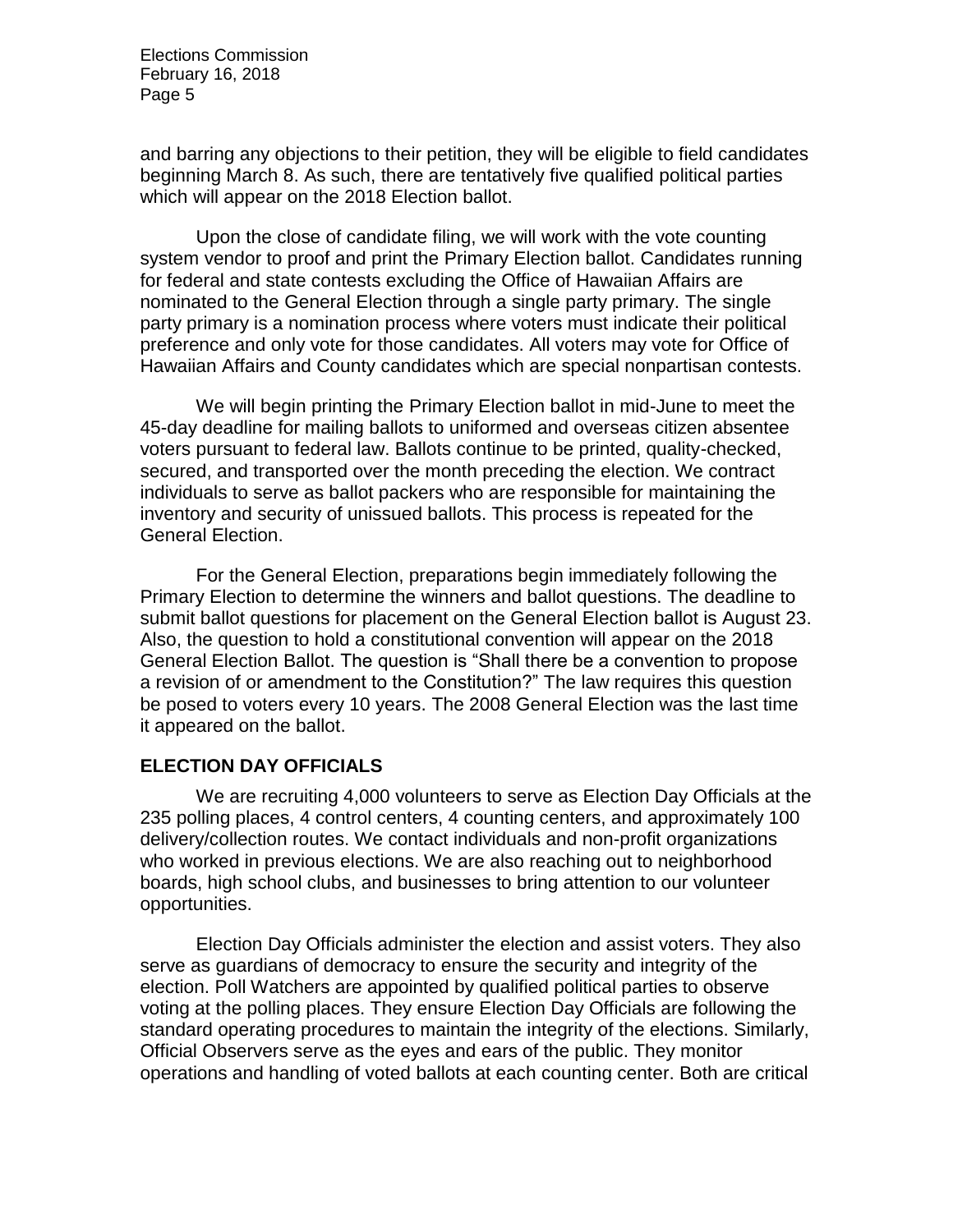to maintaining the security and integrity of our elections and ensuring the community is involved in the process.

Election Day Official training will be conducted in June and July. As many of our Election Day Officials serve for both the Primary and General Elections, they are only required to attend the training once. We will hold additional trainings in October for any new volunteers serving in the General Election or anyone who would like a refresher course. Statewide, we conduct 150 training sessions.

We are finalizing the facilities that we use for election day operations. The counting center for the County of Hawaii is the last facility we need to finalize. In previous years, we have used space in the Hilo State Office Building, but it is unavailable. We are working with the Leasing Department and County of Hawaii to reserve space at the Bank of Hawaii Building.

#### **VOTE COUNTING SYSTEM**

Testing and securing the vote counting system is essential to maintaining the security, accuracy, and integrity of the election. We administer logic and accuracy tests which are carried out by Official Observers. We will test the voting equipment that is deployed to each polling place approximately one month before the election. Once the equipment is tested, certified, and secured, we coordinate delivery of the precinct counter, which is used to count paper ballots, direct recording electronic (DRE) voting equipment, and voting booths to each polling place.

We test the voting equipment used at the counting center, which is primarily used to count absentee mail ballots, one week prior to each election. At the same time, we conduct a wide area network test to accumulate, consolidate, and compile election results. This process is also a dress rehearsal for election day.

#### **VOTER EDUCATION**

We have developed an outreach program to educate the public about voting and elections. We will be participating in more than 30 events which include college campus events, Nursing Home Week, Best of Honolulu Festival, and the Senior Fair Expo. In addition, we have worked with the Hawaii Farm Bureau to provide voter registration services at their Farmer's Market. We will also be conducting pop-up voter registration events in areas where voter registration is low. Additionally, in the days immediately preceding the voter registration deadlines, we will conduct drive-through voter registration statewide in coordination with the Clerks' Offices.

Our outreach program is built to coincide with our media campaign, which kicks off in June and runs through the General Election. We are securing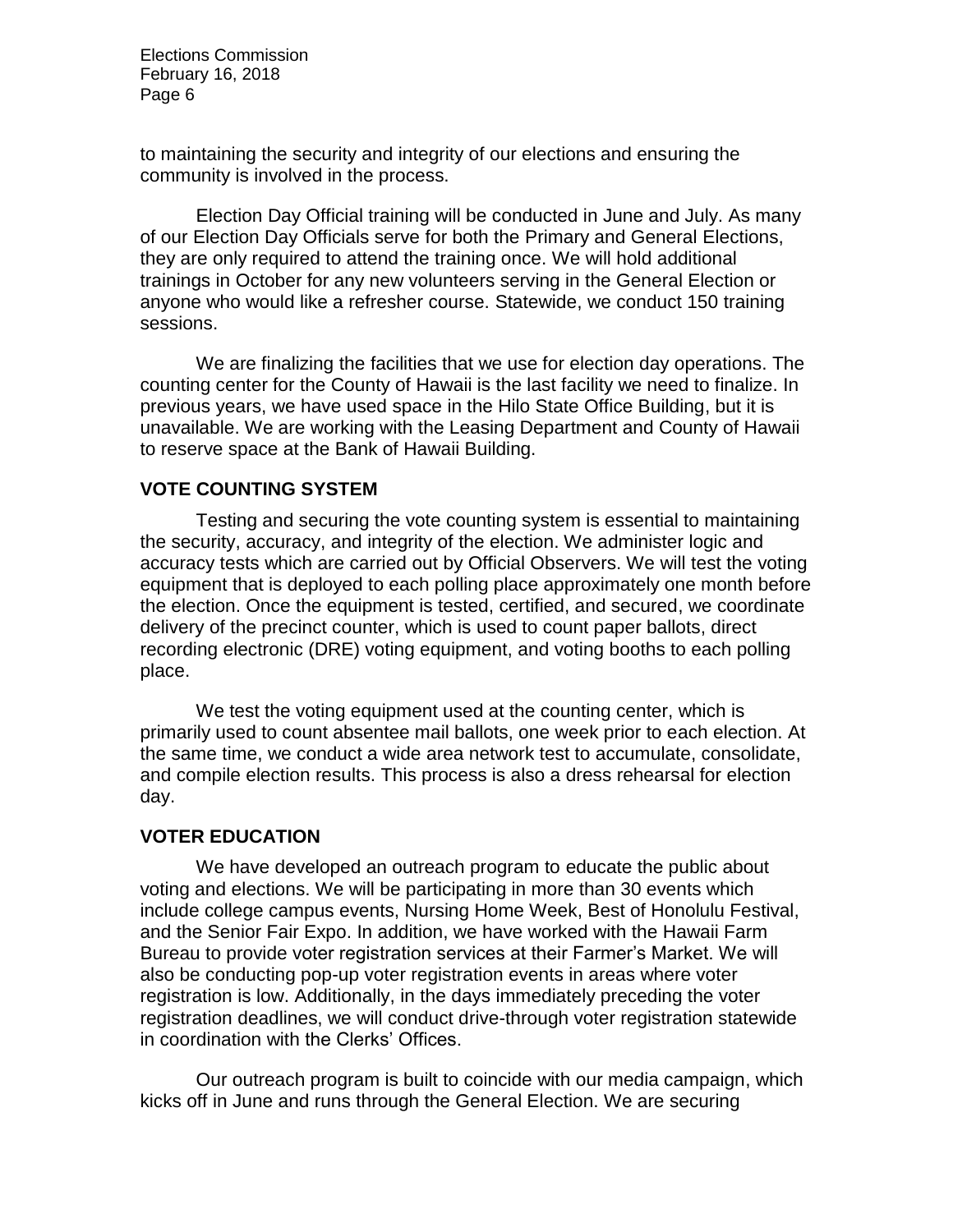contracts with television and radio outlets, and have developed our advertisements which will focus on recruiting precinct officials, dates and deadlines, online voter registration, voting instructions, and late registration including election day registration. These topics represent questions that are frequently asked of our office and reduce voter confusion. The following is the media campaign schedule:

| Election Day Reminders, Same Day Registration  August 10 – 11   |  |
|-----------------------------------------------------------------|--|
|                                                                 |  |
|                                                                 |  |
| Election Day Reminders, Same Day Registration  November $5 - 6$ |  |

While the Counties operate and coordinate a media campaign for absentee walk locations, we supplement the campaigns to ensure all voters are aware on the statewide level. Absentee walk will be open from July 30 through August 9 for the Primary Election, and October 23 through November 3 for the General Election.

It is our hope that many citizens will take advantage of these opportunities and participate in the elections to choose their elected officials, and have their voice heard on the various questions that may appear on the ballot. If you have any questions, please feel free to contact me at (808) 453-VOTE (8683) or toll free at 1-800-442-VOTE (8683).